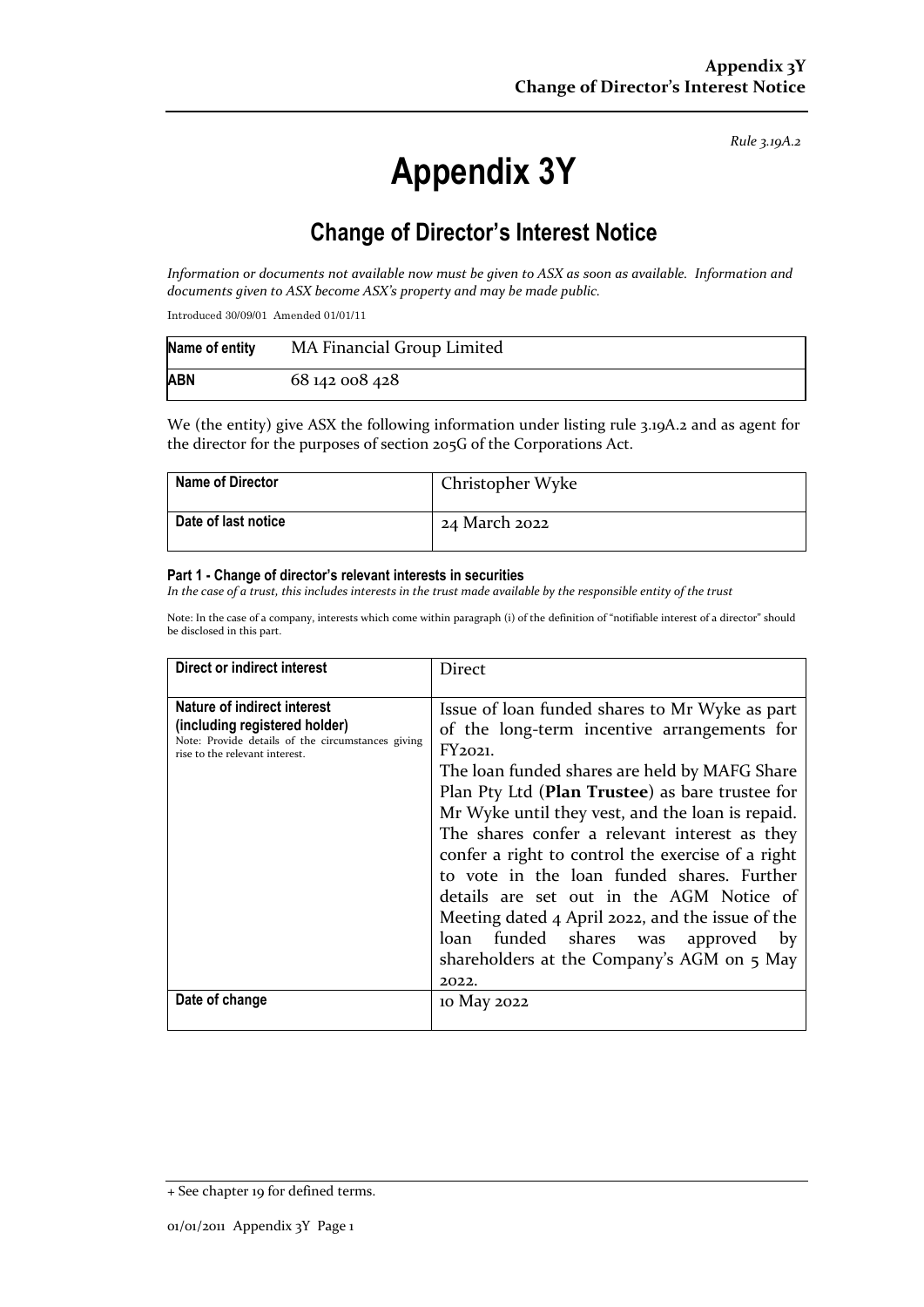| No. of securities held prior to change                                                                                                                                         | 15,339,316 includes                                                                                                                                                                                                                                                                                                       |
|--------------------------------------------------------------------------------------------------------------------------------------------------------------------------------|---------------------------------------------------------------------------------------------------------------------------------------------------------------------------------------------------------------------------------------------------------------------------------------------------------------------------|
|                                                                                                                                                                                | Restricted Shares and LFSP shares -<br>conferred relevant interest in<br>489,316<br>ordinary shares<br>Deemed relevant interest in 14,850,000<br>$\bullet$<br>ordinary shares as a result of Mr Wyke's<br>control of the trustee of one of the two Pre-<br>IPO Ownership Trusts<br>previously<br>as<br>disclosed          |
| <b>Class</b>                                                                                                                                                                   | <b>Ordinary Shares</b>                                                                                                                                                                                                                                                                                                    |
| Number acquired                                                                                                                                                                | 515,900                                                                                                                                                                                                                                                                                                                   |
| Number disposed                                                                                                                                                                | <b>Nil</b>                                                                                                                                                                                                                                                                                                                |
| <b>Value/Consideration</b><br>Note: If consideration is non-cash, provide details<br>and estimated valuation                                                                   | Nil                                                                                                                                                                                                                                                                                                                       |
| No. of securities held after change                                                                                                                                            | 15,855,216 includes                                                                                                                                                                                                                                                                                                       |
|                                                                                                                                                                                | Restricted Shares and LFSP shares -<br>$\bullet$<br>conferred relevant interest in 1,005,216<br>ordinary shares<br>Deemed relevant interest in 14,850,000<br>$\bullet$<br>ordinary shares as a result of Mr Wyke's<br>control of the trustee of one of the two Pre-<br>IPO Ownership Trusts<br>as previously<br>disclosed |
| Nature of change<br>Example: on-market trade, off-market trade,<br>exercise of options, issue of securities under<br>dividend reinvestment plan, participation in buy-<br>back | Issue of loan funded shares to Mr Wyke as part<br>of<br>the<br>Company's<br>long-term<br>incentive<br>arrangements for FY2021                                                                                                                                                                                             |

### **Part 2 – Change of director's interests in contracts**

Note: In the case of a company, interests which come within paragraph (ii) of the definition of "notifiable interest of a director" should be disclosed in this part.

| Detail of contract | $N/A$ - no change in contracts |
|--------------------|--------------------------------|
| Nature of interest | N/A                            |

<sup>+</sup> See chapter 19 for defined terms.